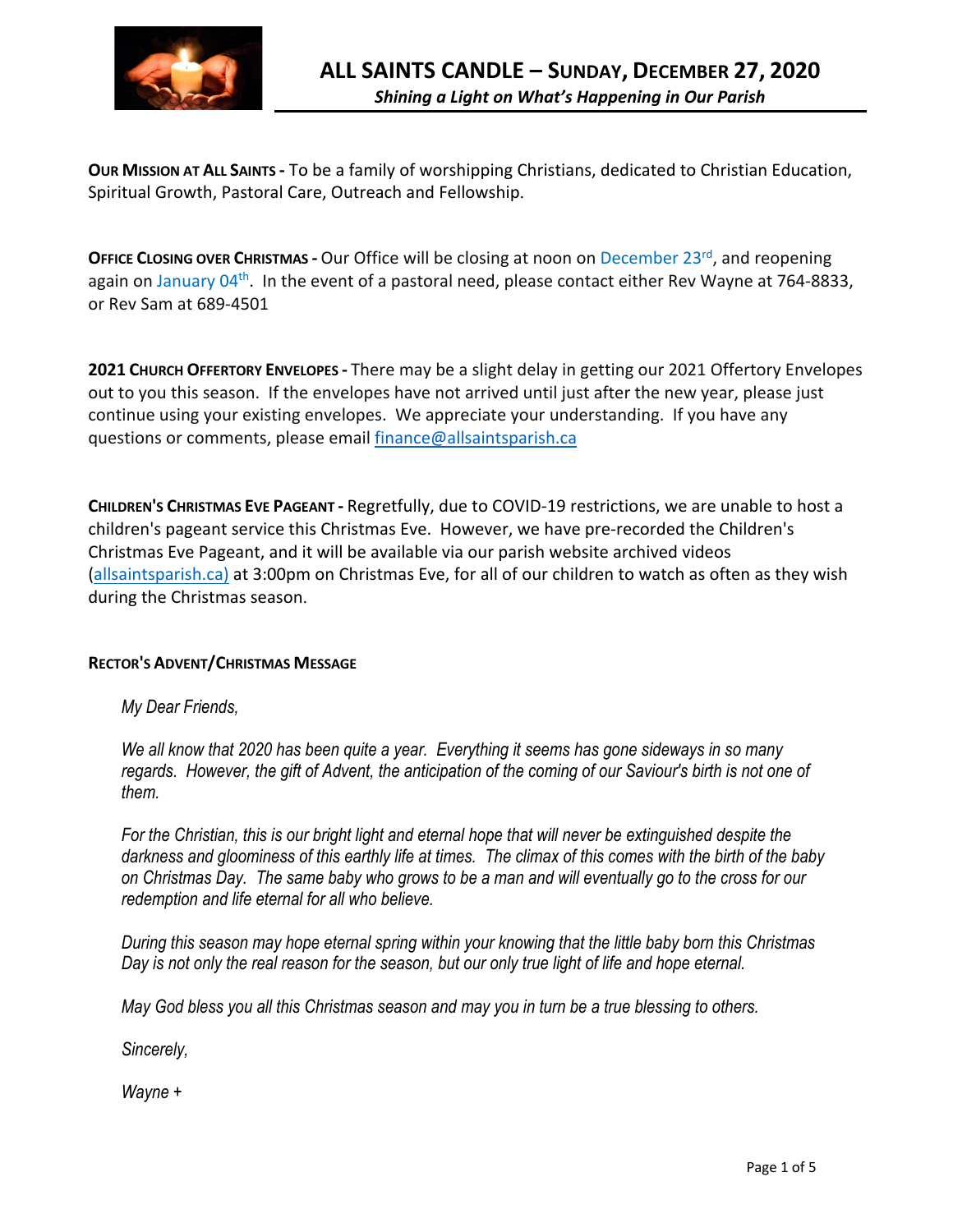### **CHRISTMAS GREETINGS FROM REV SAM**



*Can you believe it? Another year has almost passed, and here we are once again celebrating the birth of our Lord and Saviour, Jesus Christ - The Prince of Peace, and the reason for the season.*

*Without a doubt, 2020 has been a year none of us will soon forget!! It was a way of life that none of us could ever have envisioned would happen in our lifetime. However, there's an age old saying that comes* 

*to mind, and it certainly holds true here at All Saints. "There is never an ill wind that doesn't blow somebody some good".*

*The Parishioners here at All Saints did not let COVID-19 dampen their Christmas spirit. In fact, their hearts seem to be warmer and larger than they ever were. It humbles me to see such an outpouring of generosity and compassion that our Parishioners have displayed for one another, and even for those outside our immediate All Saints family. It seems there are so many who just seem to find the need to add a little brightness to the life of someone a little less fortunate.*

*We have had many Parishioners who have given freely, however, there are two that really jump out at your heart. This time last year the folks here at All Saints reached out to them in their time of need, so this Christmas season when they found themselves in a better place, they felt that they were able to give back. They each provided \$100 in gift cards, and asked that we pass them along to others who may be in need.*

*And it's not just the sharing of gifts, but also the joy I've seen in people's faces as I have visited with them throughput this past year. Many were bought to tears, as was I on more than one occasion. A kind word and a quick visit with a neighbour or family member can bring more joy than you could ever imagine.*

*So please let me say on behalf of Christina, myself, and my family, we want to wish you and yours a very Merry Christmas, and a happy and prosperous new year.*

*God Bless!!!!*

*Rev Sam+, Christina, and Family*

**CHRISTMAS FOOD HAMPERS -** Last year the CBS/Paradise Food Bank distributed over 437 Christmas hampers. Due to the COVID-19 situation, many avenues of support for the Annual Christmas Hamper Appeal may not be available this year. The Food Bank will be relying upon financial donations to ensure families and individuals in need receive a hamper during this coming Christmas season. A hamper for one person costs \$50, for twothree people \$75, and for a family of four or more the cost is

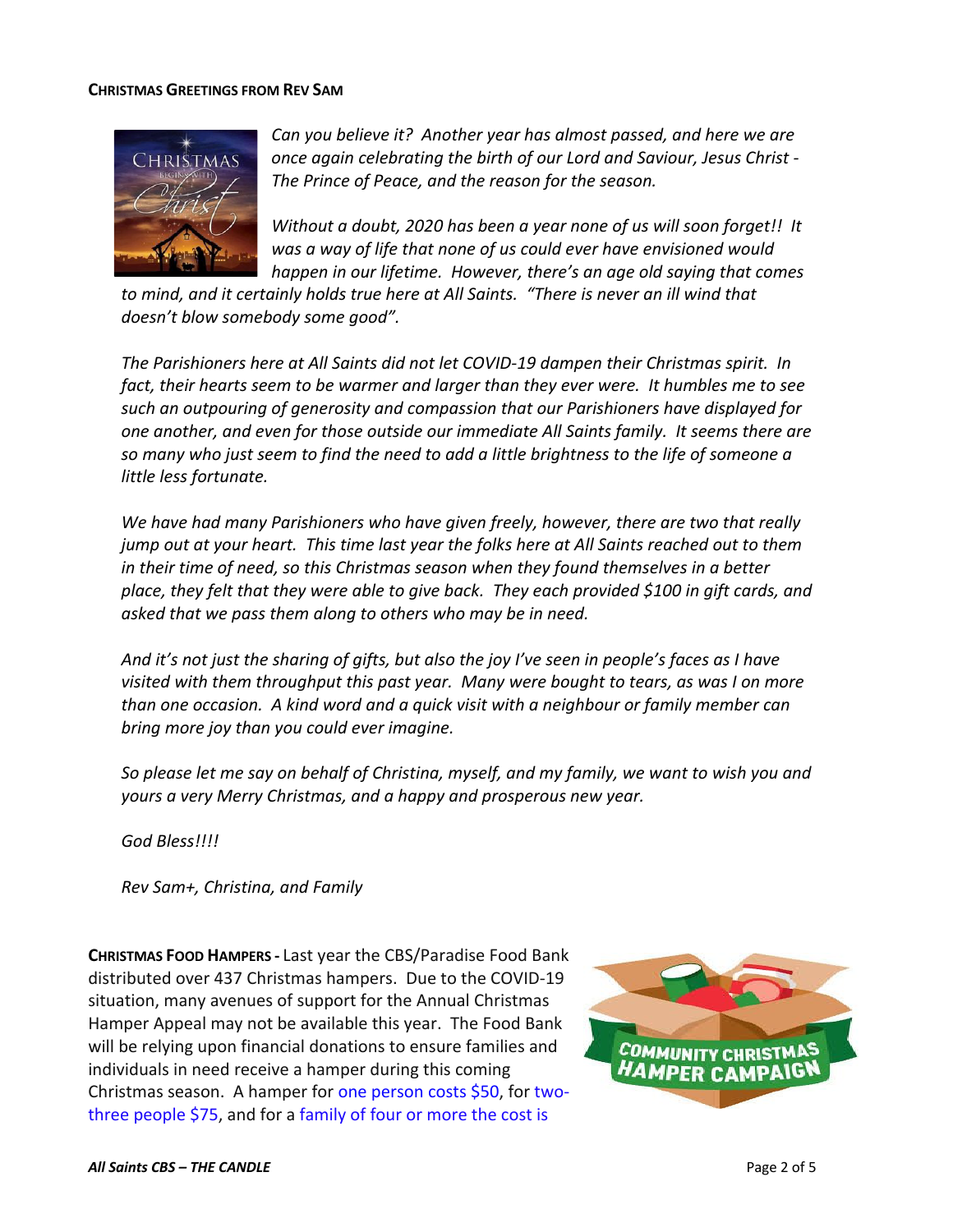\$100. If you are unable to donate the cost of a full hamper, any donation is appreciated, and we thank you very much.

Please consider dropping an extra envelope in our collection plate, and mark it "Christmas Hamper". You may also send an e-Transfer to donations@allsaintsparish.ca, and please indicate in the notes section "Christmas Hamper".

To request a Christmas Hamper in the CBS/Paradise area, please contact the CBS/Paradise Food Bank at 834-2800 by December 4th. Distribution is December 15th - 18th, from 9:00am - 2:00pm. Our last day at the Food Bank for 2020 is December 19th, and we will reopen again on January 5th, 2021.

**ACW FUNDRAISER –** Just a reminder that the ACW fundraiser wheel that was given out earlier this year will need to be passed in by Christmas





**A MESSAGE FROM BISHOP SAM ROSE** - All Saints CBS would like to welcome Bishop Sam to his new role as Chief Pastor of the Diocese of Eastern Newfoundland and Labrador, and we look forward to his first visit to our Parish. To view either his video message, or the text of his message, please go to our website at allsaintsparish.ca

**DO WE HAVE YOUR EMAIL ADDRESS? -** We would love to have your email address so that we may include you in our email bulletins and information notices. Please eMail it to communications@allsaintsparish.ca

**CHURCH CALENDARS -** Our 2021 Church Calendars are now available for pickup at the Parish Office for a cost of \$5 each.

**YOUTH CHRISTIAN EDUCATION** - Children's ministry continues to be very important to us here at All Saints. We are currently in the process of restarting our children's ministry programs, so please keep an eye on our website and Facebook pages for additional information. If you are interested in taking part in our upcoming children's programs, or for further information, please contact Joanne at joannesimfukwe@gmail.com

**AGM –** Our Annual General Meeting has been postponed until further notice.

**SPONSORING 'THE CANDLE'** – We would like to remind Parishioners and Friends that you may sponsor our weekly bulletin, **'***THE CANDLE***'**, and have it dedicated in memory of a loved one. Your personal tribute will be prominently posted on the Bible graphic located at the top of the front page, and your kind



donation of \$25 would be greatly appreciated. Additionally, you can honor of a loved one by posting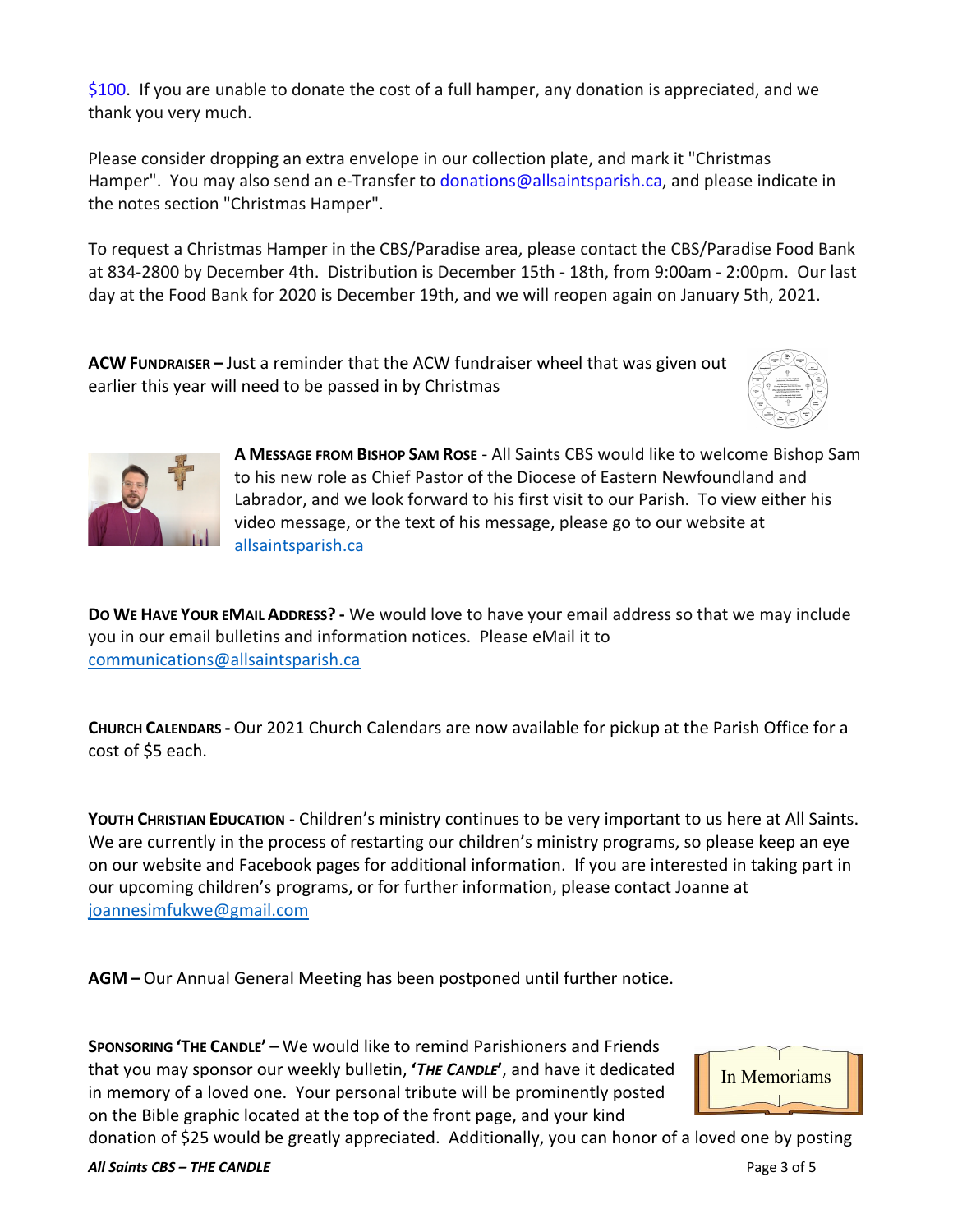your favourite picture, along with a memorial verse, and your kind donation of \$50 for this full page tribute is greatly appreciated. A paper copy of '*THE CANDLE*' is distributed at all Sunday services, and a digital copy is permanently archived on our Parish website at allsaintsparish.ca

**WELCOME BACK TO OUR IN-CHURCH WORSHIP -** We would like to remind you that Pre-Registration is a Provincial and Diocesan requirement, and we would like to thank you for your continued cooperation. Each week we will alternate between using the BCP and the BAS as we celebrate the Holy Eucharist. We will also continue to make available our pre-recorded 08:30am Morning Prayer services via our website at allsaintsparish.ca

## **IN MEMORIAM - GENERAL FUND**

- In loving memory of **Albert Taylor** from Mary Taylor and Family
- In loving memory of **Kevin Petten** and **Robert & Violet Petten -** from The Family
- In loving memory of **Louise** (wife) and **Reg** (father) by Reg, Michael, Ryan and Families